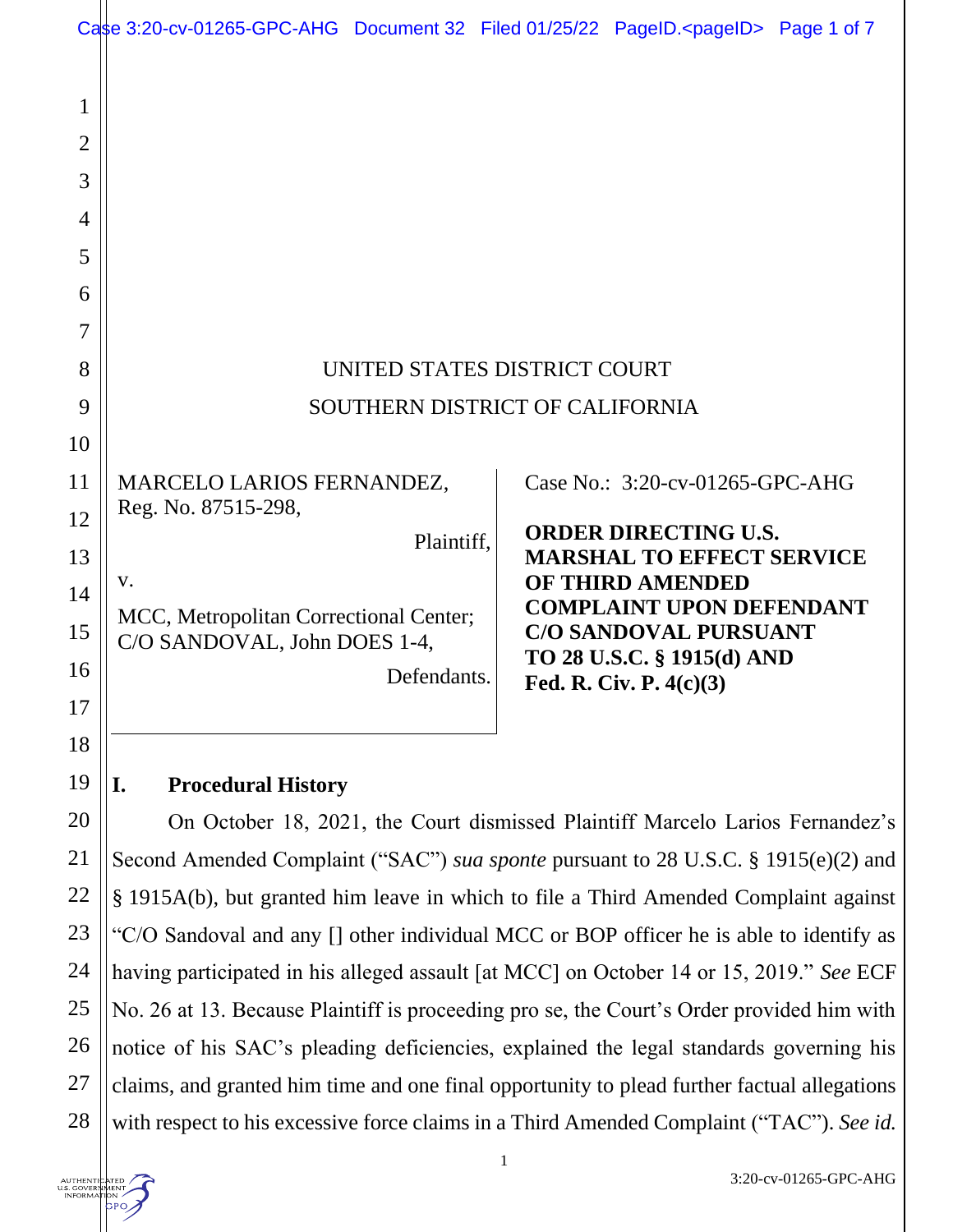1 2 3 4 5 6 at 8‒12. Plaintiff has since filed his TAC seeing damages pursuant to *Bivens v. Six Unknown Named Agents of the Federal Bureau of Narcotics*, 403 U.S. 388 (1971), and naming only C/O Sandoval and John Does 1–4 as parties. *See* ECF No. 30 at 2. While the caption of his TAC also lists the MMC (Metropolitan Correctional Center) as a Defendant, *id.* at 1, 12, the Court has previously dismissed Plaintiff's claims against the MCC, and has denied him leave to amend as to the MCC. *See* ECF No. 26 at 12.

## **II. Screening Pursuant to 28 U.S.C. §§ 1915(e)(2)(B) and 1915A(b)**

## **A. Standard of Review**

As Plaintiff now knows, his TAC, like his original, First, and Second Amended Complaints, requires a pre-answer screening pursuant to 28 U.S.C. § 1915(e)(2) and § 1915A(b). Under these statutes, the Court must *sua sponte* dismiss a prisoner's IFP complaint, or any portion of it, which is frivolous, malicious, fails to state a claim, or seeks damages from defendants who are immune. *See Lopez v. Smith*, 203 F.3d 1122, 1126-27 (9th Cir. 2000) (en banc) (discussing 28 U.S.C. § 1915(e)(2)); *Rhodes v. Robinson*, 621 F.3d 1002, 1004 (9th Cir. 2010) (discussing 28 U.S.C. § 1915A(b)). "The purpose of [screening] is 'to ensure that the targets of frivolous or malicious suits need not bear the expense of responding.'" *Nordstrom v. Ryan*, 762 F.3d 903, 920 n.1 (9th Cir. 2014) (quoting *Wheeler v. Wexford Health Sources, Inc.,* 689 F.3d 680, 681 (7th Cir. 2012)).

"The standard for determining whether a plaintiff has failed to state a claim upon which relief can be granted under  $\S$  1915(e)(2)(B)(ii) is the same as the Federal Rule of Civil Procedure 12(b)(6) standard for failure to state a claim." *Watison v. Carter*, 668 F.3d 1108, 1112 (9th Cir. 2012); *see also Wilhelm v. Rotman*, 680 F.3d 1113, 1121 (9th Cir. 2012) (noting that screening pursuant to § 1915A "incorporates the familiar standard applied in the context of failure to state a claim under Federal Rule of Civil Procedure 12(b)(6)"). Rule 12(b)(6) requires a complaint "contain sufficient factual matter, accepted as true, to state a claim to relief that is plausible on its face." *Ashcroft v. Iqbal*, 556 U.S. 662, 678 (2009) (internal quotation marks omitted); *Wilhelm*, 680 F.3d at 1121. / / /

7

8

9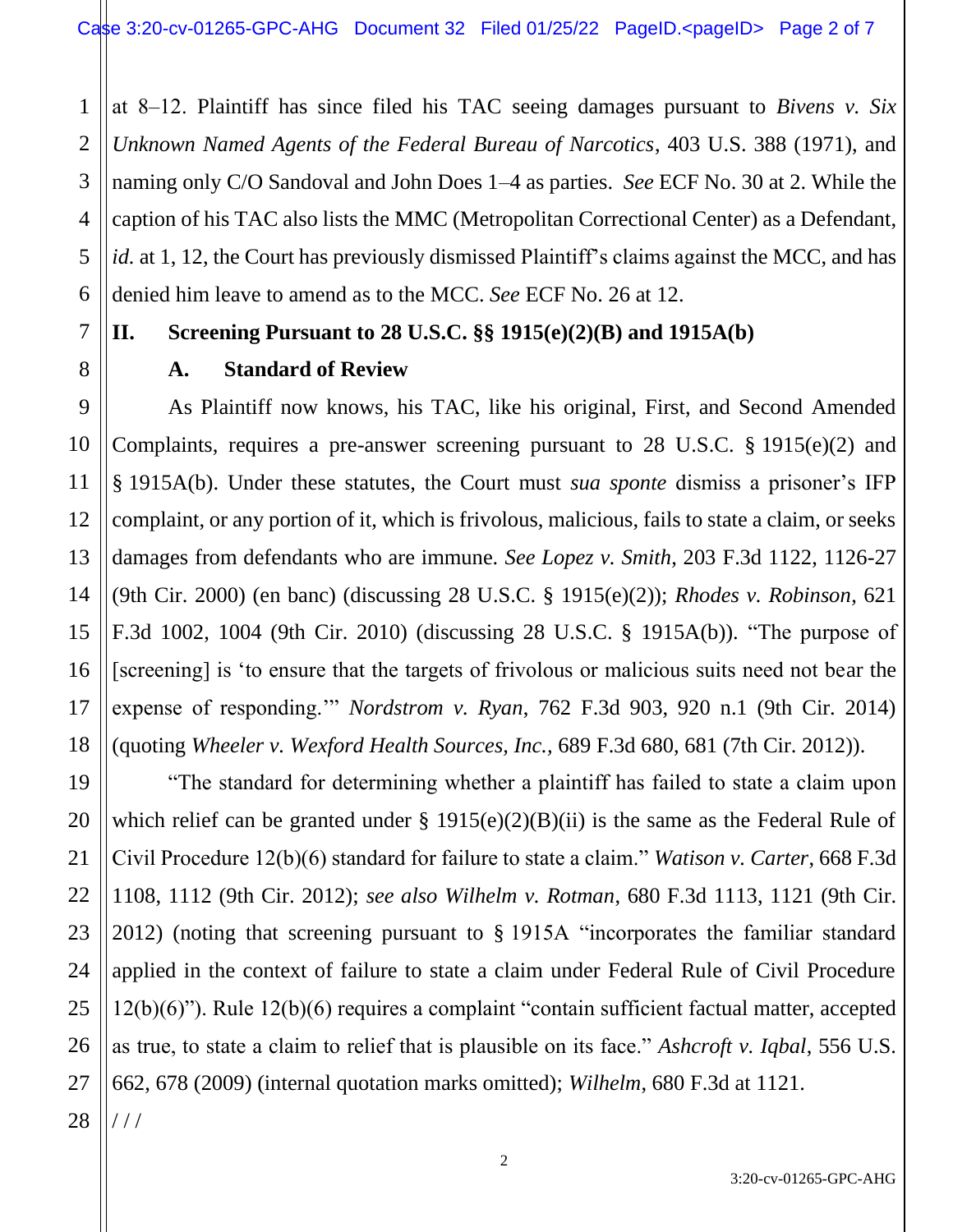1 2 3 4 5 6 7 Detailed factual allegations are not required, but "[t]hreadbare recitals of the elements of a cause of action, supported by mere conclusory statements, do not suffice." *Iqbal*, 556 U.S. at 678. "Determining whether a complaint states a plausible claim for relief [is] ... a context-specific task that requires the reviewing court to draw on its judicial experience and common sense." *Id.* The "mere possibility of misconduct" or "unadorned, the defendant-unlawfully-harmed me accusation[s]" fall short of meeting this plausibility standard. *Id.*; *see also Moss v. U.S. Secret Service*, 572 F.3d 962, 969 (9th Cir. 2009).

## **B. Factual Allegations**

8

9

10

11

12

13

14

15

16

17

18

19

20

21

22

On October 15, 2019, at approximately 7:30 a.m., Plaintiff alleges he was placed in "the care and custody of  $[1 4$  unnamed officers & C/O Sandoval," and searched "by an unnamed officer on the 2d Floor" of the MCC in San Diego prior to his transport for a scheduled court date.<sup>1</sup> *See* TAC at 12. Plaintiff alleges the unnamed officer ordered him to remove his jumpsuit and other clothing "per normal searching guidelines," but Plaintiff had "trouble removing [his] jumpsuit." *Id.* The officer "responded with shouting & verbal abuses," was "annoy[ed]" Plaintiff was unable to timely comply with his requests, and solicited C/O Sandoval's "assistance in completing the search of [Plaintiff's] person." *Id.*

After Sandoval arrived, Plaintiff alleges he was removed to a "laundry room" where Sandoval "forcefully assisted in the removal of [Plaintiff's] clothes" and the search of his person. *Id.* at 13. Once the search was complete, Plaintiff alleges he was re-cuffed, and moved to a different room, where he was "made to wait for approximately one and a half

<sup>23</sup> 24 25 26 27 28 <sup>1</sup> Plaintiff was arrested on September 16, 2019, at the San Ysidro Port of Entry by a Customs and Border Protection Officer and charged with importation of a controlled substance in violation of 21 U.S.C. §§ 952 and 960. *See United States v. Larios-Fernandez*, 3:19-cr-04102-BAS-1 (ECF No. 1). On September 23, 2019, he was ordered detained pending trial in that case. *Id.*, *see also* ECF No. 10. The case was dismissed on the government's oral motion on January 10, 2020. *Id.*, ECF No. 26. On January 9, 2020, however, Plaintiff was indicted by a federal grand jury on one count of importation of heroin in violation of 21 U.S.C. §§ 952 and 960 in the related case entitled *United States v. Marcelo Larios-Fernandez*, 3:20-cr-0162-BAS-1. *See id*., ECF Nos. 1, 2; *Bias v. Moynihan*, 508 F.3d 1212, 1225 (9th Cir. 2007) (A court "'may take notice of proceedings in other courts, both within and without the federal judicial system, if those proceedings have a direct relation to matters at issue.'") (quoting *Bennett v. Medtronic, Inc*., 285 F.3d 801, 803 n.2 (9th Cir. 2002)).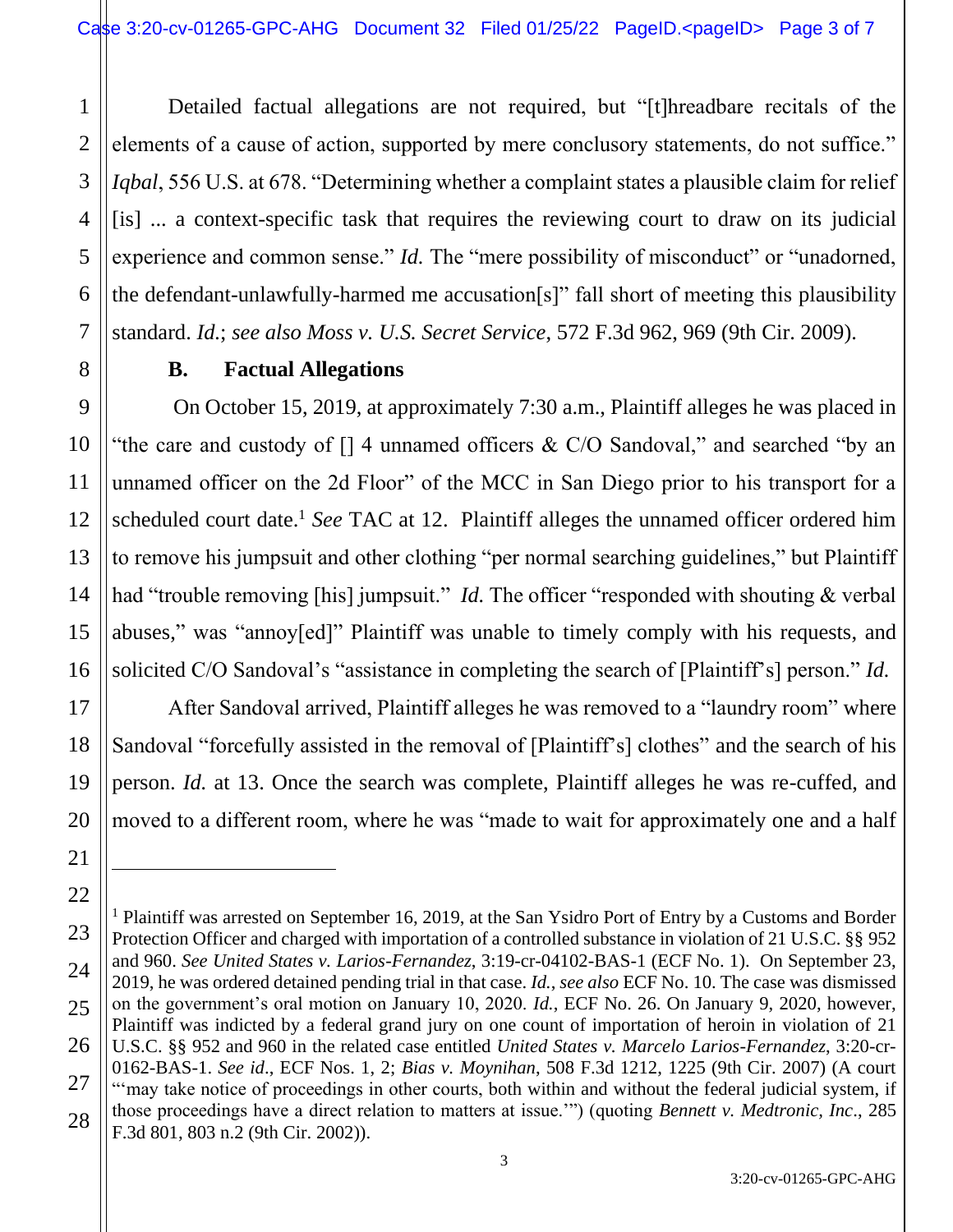1 hours." *Id.*

When Sandoval and the "4 unnamed officers" returned, Plaintiff complained his handcuffs were too tight, and requested that they be adjusted. *Id.* "After his request C/O Sandoval & the 4 unnamed officers proceeded to throw [Plaintiff] to the floor, kick [him] in [his] body & face, punch [him] in the head, and generally beat [him] & abuse [him]." *Id.* Plaintiff claims to have sustained a concussion, injuries to his left eyebrow, and "cuts & bruises [to] both wrists where [he] was bound." *Id.*

After the "beating," Plaintiff was "moved to the 3d floor" where he was "seen by C/O Castro" who made an incident report, and who "took pictures and C/O Sandoval's statement." *Id.* at 5, 13.<sup>2</sup> Plaintiff was then transported to his "scheduled court date." *Id.* at 13. On the next morning, however, Plaintiff alleges he was transported to Paradise Valley Hospital "due to [his] injuries" from the day before. *Id.* Plaintiff claims his injuries were so severe he remained in the hospital for 13 days, and "missed [his] following court date due to [his] hospitalization and rehabilitation." *Id.* He seeks \$2 million in general and punitive damages "due to the trauma[,] pain and suffering" he endured. *Id.* at 5.

As the Court noted in its previous screening Orders, in order to state an excessive force claim as a pretrial detainee, Plaintiff must plead factual content sufficient to plausibly show that individual Defendants "purposely or knowingly" employed force against him in an "objectively unreasonable" manner. *Kingsley v. Hendrickson*, 576 U.S. 389, 396‒97 (2015); *Iqbal*, 556 U.S. at 678. Objective reasonableness turns on the "facts and circumstances of each particular case." *Kingsley*, 576 U.S. at 397 (citing *Graham v. Connor*, 490 U.S. 386, 396 (1989)); *see also Hyde v. City of Willcox*, \_\_ F. 4th \_\_, No. 21- 15142, 2022 WL 55542, at \*3 (9th Cir. Jan. 6, 2022). Those facts and circumstances include "the relationship between the need for the use of force and the amount of force used; the extent of the plaintiff's injury; any effort made by the officer to temper or to limit

4

 $2$  Plaintiff does not name C/O Castro as a party and does not allege Castro was one of the 4 unnamed officers who beat him.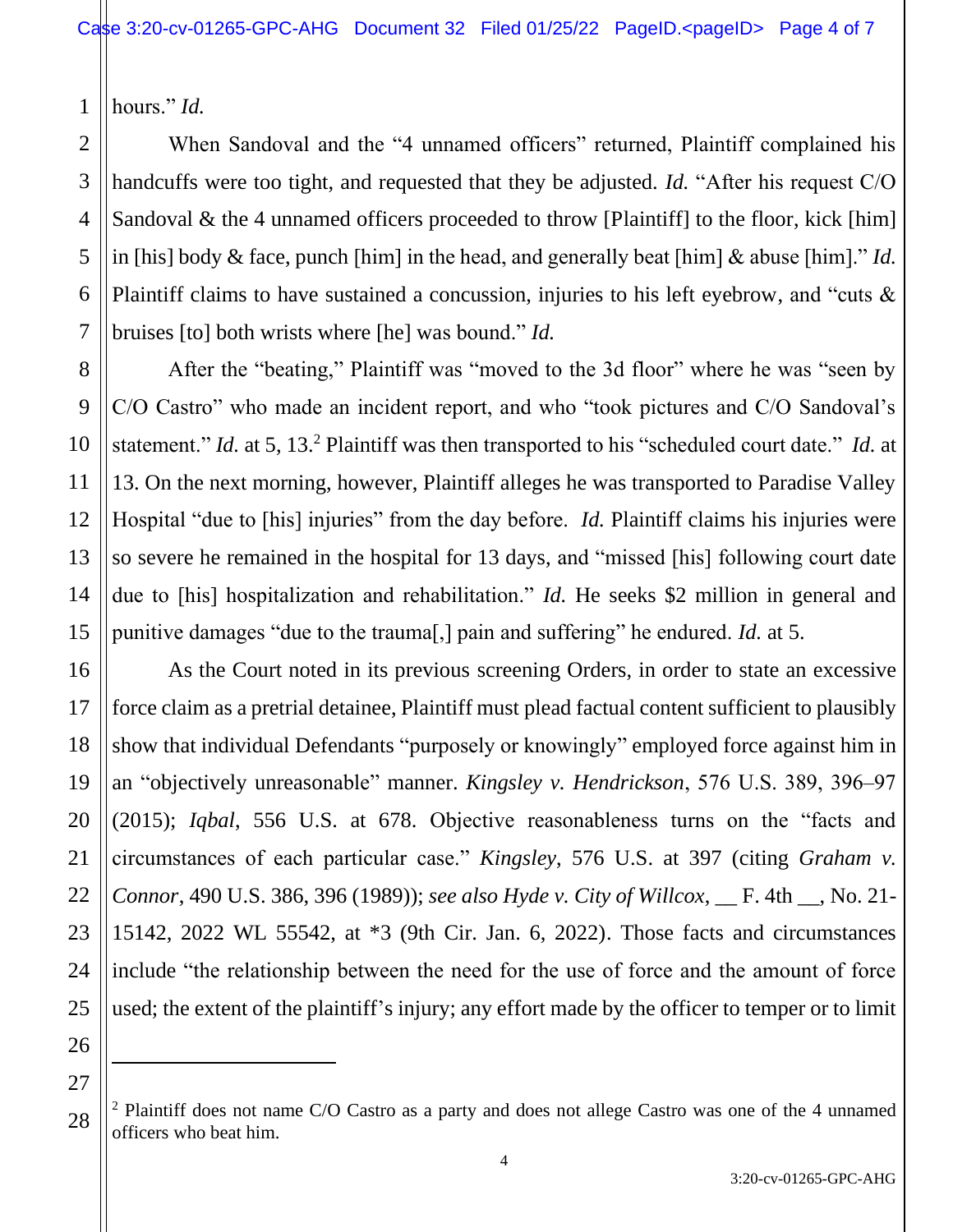1 2 3 the amount of force; the severity of the security problem at issue; the threat reasonably perceived by the officer; and whether the plaintiff was actively resisting." *Kingsley,* 576 U.S. at 397; *Hyde*, 2022 WL 55542, at \*4.

4 5 6 7 8 9 10 11 12 13 14 15 16 As currently pleaded, the Court now finds Plaintiff's TAC alleges a plausible excessive force claim against C/O Sandoval sufficient to survive the "low threshold" set for *sua sponte* screening as required by 28 U.S.C. § 1915(e)(2) and § 1915A(b). *See Wilhelm*, 680 F.3d at 1123; *Iqbal*, 556 U.S. at 678; *see also Hyde*, 2022 WL 55542, at \*4 (finding allegations that officers employed a Taser and head restraint against a pretrial detainee who was already on his knees, cuffed, and surrounded by several officers sufficient to state an excessive force claim under *Kingsley*). Therefore, the Court will order U.S. Marshal service upon C/O Sandoval on Plaintiff's behalf.<sup>3</sup> See Lopez, 203 F.3d at 1126-27; 28 U.S.C. § 1915(d) ("The officers of the court shall issue and serve all process, and perform all duties in [IFP] cases."); Fed. R. Civ. P. 4(c)(3) (providing that "service be effected by a United States marshal, deputy United States marshal, or other officer specially appointed by the court . . . when the plaintiff is authorized to proceed *in forma pauperis* pursuant to 28 U.S.C. § 1915.").

17 / / /

18

19

<sup>20</sup> 21 22 23 24 25 26 27 28 <sup>3</sup> Plaintiff must, of course, identify the Defendants currently described only as ""Does  $1-4$ " by their true names and substitute those individual persons as parties before the U.S. Marshal will be ordered to serve them. *See Aviles v. Village of Bedford Park*, 160 F.R.D. 565, 567 (1995) (Doe defendants must be identified and served within [90] days of the commencement of the action against them); Fed. R. Civ. P. 15(c)(1)(C) & 4(m). Generally, Doe pleading is disfavored, *Gillespie v. Civiletti*, 629 F.2d 637, 642 (9th Cir. 1980), and in most instances it is impossible for the United States Marshal to serve a party identified only as a Doe. *See Walker v. Sumner*, 14 F.3d 1415, 1422 (9th Cir. 1994) (in order to properly effect service under Rule 4 in an IFP case, the plaintiff is required to "furnish the information necessary to identify the defendant."); *Finefeuiaki v. Maui Cmty. Corr. Ctr. Staff & Affiliates*, 2018 WL 3580764, at \*6 (D. Haw. July 25, 2018) (noting that "[a]s a practical matter, the United States Marshal cannot serve a summons and complaint on an anonymous defendant."). However, the Court will not dismiss Does 1–4 as Defendants at this time because where the identity of parties is not known prior to filing of an action, Ninth Circuit authority permits Plaintiff the opportunity to pursue appropriate discovery to identify the unknown Does, unless it is clear that discovery would not uncover their identity, or his pleading requires dismissal for other reasons. *See Wakefield v. Thompson*, 177 F.3d 1160, 1163 (9th Cir. 1999) (citing *Gillespie*, 629 F.2d at 642).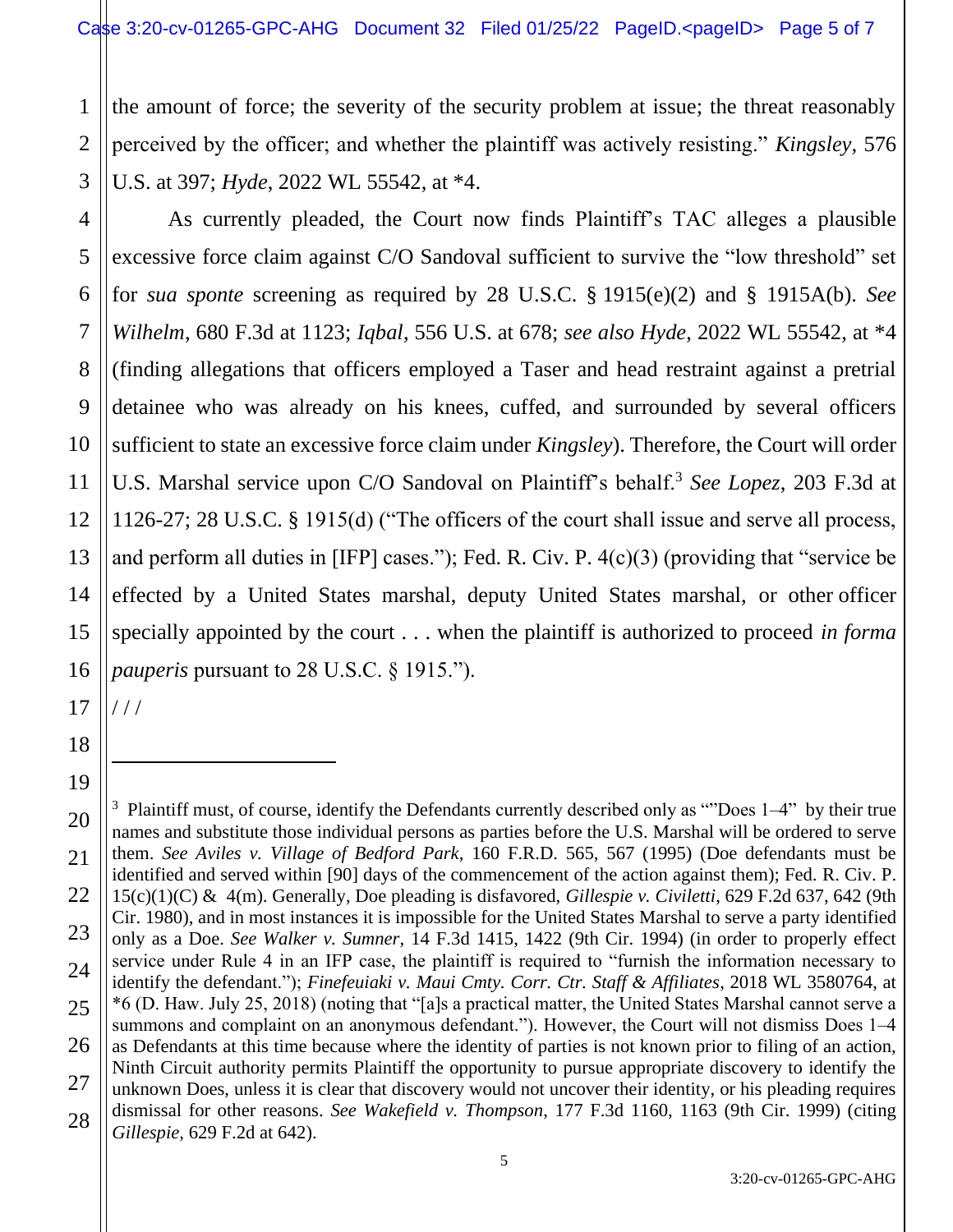**III. Conclusion and Orders**

1

2

5

6

7

8

9

10

11

12

13

14

15

16

17

18

19

20

21

22

23

24

Based on the foregoing, the Court:

3 4 1. **DIRECTS** the Clerk of the Court to terminate Defendant MCC, Metropolitan Correctional Center as a party to this case.

2. **DIRECTS** the Clerk of the Court to issue a summons as to Plaintiff's Third Amended Complaint (ECF No. 30) upon Defendant C/O SANDOVAL and to forward it to Plaintiff along with a blank U.S. Marshal Form 285.<sup>4</sup> In addition, the Clerk will provide Plaintiff with certified copies of this Order, his Third Amended Complaint, and the summons so that he may serve Defendant SANDOVAL. Upon receipt of this "IFP Package," Plaintiff is directed to complete the Form 285s as completely and accurately as possible, include an address where service upon SANDOVAL is to be made, *see* S.D. Cal. CivLR 4.1(c), and to return them to the United States Marshal according to the instructions provided by the Clerk in the letter accompanying his IFP Package.

3. **ORDERS** the U.S. Marshal to serve a copy of the Third Amended Complaint and summons upon Defendant SANDOVAL as directed by Plaintiff on the USM Form 285, and to promptly file proof of that service service, or proof of any attempt at service returned executed, with the Clerk of Court. *See* S.D. Cal. CivLR 5.2. All costs of service will be advanced by the United States. *See* 28 U.S.C. § 1915(d); Fed. R. Civ. P. 4(c)(3).

4. **ORDERS** Defendant SANDOVAL, once served, to reply to Plaintiff's Third Amended Complaint within the time provided by the applicable provisions of Federal Rule of Civil Procedure 12(a). *See* 42 U.S.C. § 1997e(g)(2) (while a defendant may occasionally be permitted to "waive the right to reply to any action brought by a prisoner confined in any jail, prison, or other correctional facility under section 1983," once the Court has

<sup>25</sup> 26 27 28 <sup>4</sup> Because Plaintiff is suing an officer or employee of the United States in both his individual and official capacity, *see* TAC, ECF No. 30 at 2, he must also serve the United States. *See* Fed. R. Civ. P. 4(i)(1), (3). Therefore, the Clerk will include in Plaintiff's IFP package two separate copies of this Order, summons, Plaintiff's Third Amended Complaint, and additional blank USM Form 285s for Plaintiff's use in serving the United States via the United States Attorney for the Southern District of California, and the Attorney General of the United States in Washington, D.C. *See* Fed. R. Civ. P. 4(i)(1)(A)(i), (B).